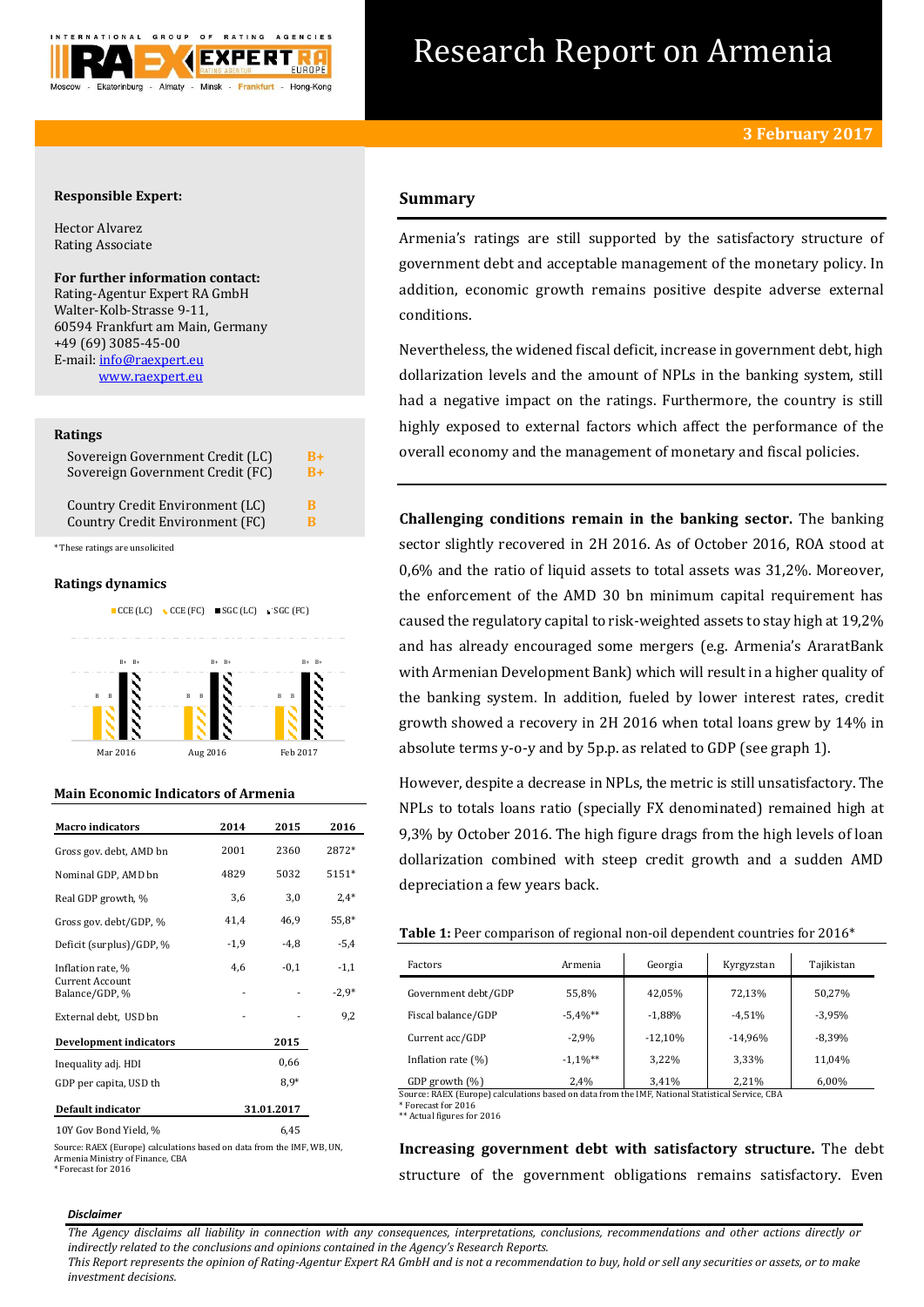

#### **Graph 1:** Financial soundness indicators



though short-term debt increased slightly, it is still negligible at 2,2% of GDP and 4% of total debt and continues to be well covered by international reserves by 9,1x. In addition, the FX-denominated debt declined further to 80,7% of total debt in 2016 and is mostly held by international institutions at favorable terms. Finally, the share of variable interest rate loans increased to 12,5% of the overall debt in 2016, 2,5p.p. higher than a year ago (see graphs 2 and 3).

The latest IMF projections show government debt figures higher than anticipated for 2016. Government debt is set to end 2016 at 55,8% of GDP and 261,4% of budget revenues, a hike of around 9p.p. and 41p.p. respectively as compared to 2015. Despite this, we expect debt levels to increase at slower levels in 2017 due to the application of the fiscal rule<sup>1</sup> and budget consolidation plans already in place.

87,5%

Fixed interest rate

12,5%

Floating interest rate

Maturity Rate Currency

19,3%

Local currency 80,7%

Foreign currency

95,6%

Short-term Mid- and

long-term

**Graphs 2 and 3:** Government debt structure, 2016



Source: RAEX (Europe) calculations based on data from the Armenia Ministry of Finance

## **Graph 4:** Fiscal budget indicators

![](_page_1_Figure_10.jpeg)

**Fiscal position deteriorated but set to improve in 2017**. The fiscal position continued to deteriorate in 2016 when total revenues increased only slightly by 0,7% in nominal terms mainly due to negative external factors. At the same time, total expenditures increased by 2,5% in the same period propelled by the over-execution foreign financed capital expenses and a 267% increase in subsidies. Thus, the fiscal balance widened to 5,4% of GDP, far from the authorities target of 3,5% of GDP (see graph 4).

Despite this, we anticipate the fiscal balance to narrow in 2017 due to the trigger of the fiscal rule, as previously mentioned, and the introduction of the new tax code (see graph 4). The trigger of the fiscal rule and the consolidation plan of the government will encourage fiscal discipline but could further hurt economic growth. In addition, the new tax code will be another tool which will help to achieve fiscal consolidation. According to

Source: RAEX (Europe) calculations based on data from the National Statistical Service and IMF

> <sup>1</sup> According to the IMF, Armenia's fiscal rule indicates that government debt cannot succeed 60% of GDP and that when it exceeds 50% of GDP, the fiscal deficit for the following year shall be lower than 3% of the average GDP for the last three years.

0% 10% 20% 30%  $4.00%$ 50% 60% 70% 80% 90% 100%

## *Disclaimer*

 $\overline{a}$ 

*The Agency disclaims all liability in connection with any consequences, interpretations, conclusions, recommendations and other actions directly or indirectly related to the conclusions and opinions contained in the Agency's Research Reports. This Report represents the opinion of Rating-Agentur Expert RA GmbH and is not a recommendation to buy, hold or sell any securities or assets, or to make investment decisions.*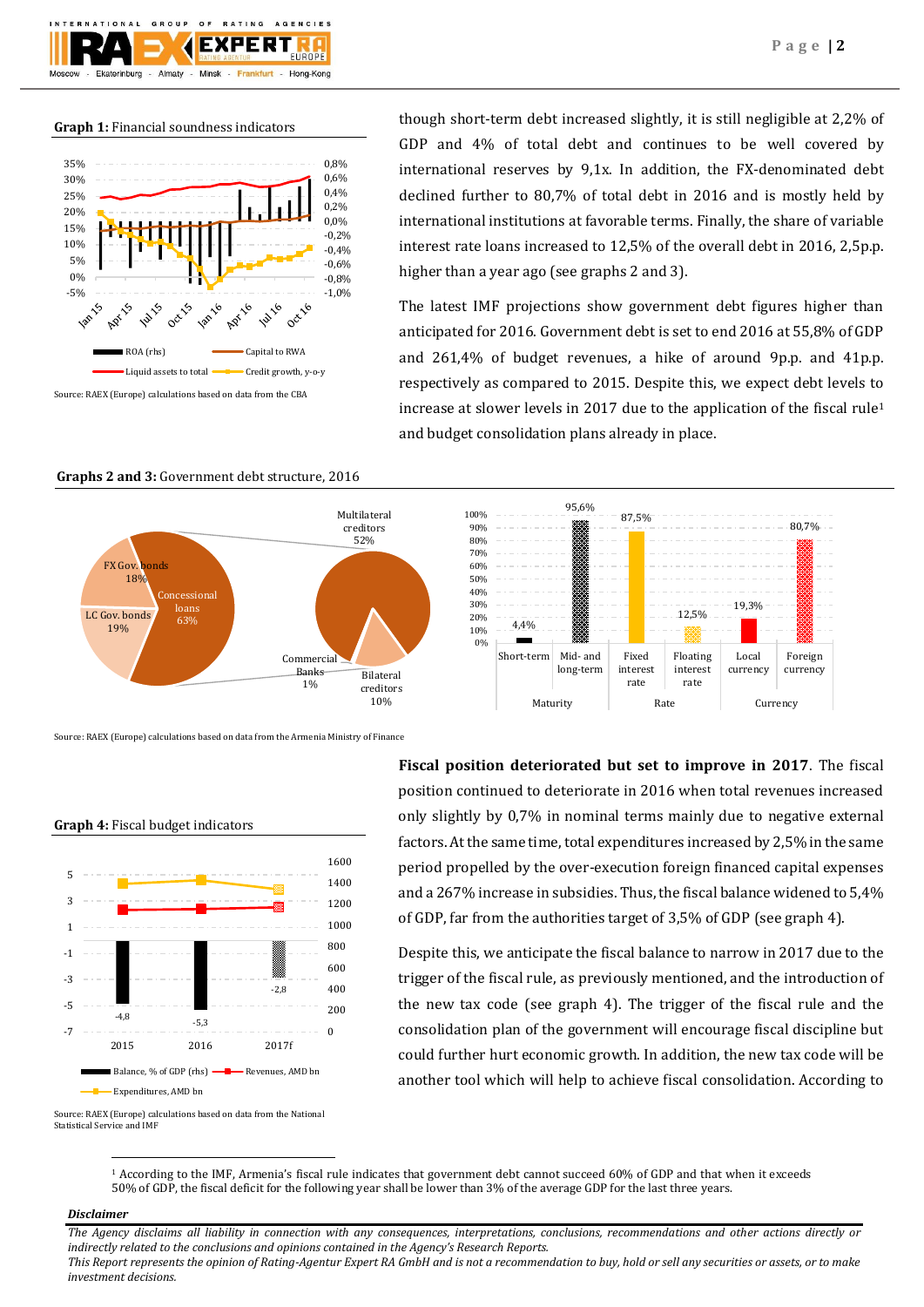![](_page_2_Picture_1.jpeg)

-4% -2% 0% 2% 4% 6% 8% 10% 12% 58% 60% 62% 64% 66% 68% 70% 72%  $\mathbf{u}$ g Sep 15 Oct 15 Nov 15 Dec 15<br>Jan 16<br>Reb 16<br>Apr 16<br>Aug 16<br>Aug 16<br>Oct 16<br>Nov 16<br>Dec 16 FX loans, % of total FX deposits, % of total Policy Rate (rhs)  $Q_1$ , y-o-y (rhs)

**Graph 5:** Monetary policy response indicators

![](_page_2_Figure_5.jpeg)

![](_page_2_Figure_6.jpeg)

Source: RAEX (Europe) calculations based on data from the IMF

IMF figures, this will propel revenues by around 2% of GDP in the midterm perspective.

**Monetary policy continues to loosen**. The Central Bank of Armenia (CBA) continues to enforce a loose monetary policy; it slashed the refinancing rate seven times in 2016 from 8,5% in February down to 6,25% in late December and also reduced the FX deposit reserve requirements to 18%. Despite this, Armenia posted a deflation figure for a second year in a row as the CPI index declined by 1,1% y-o-y in 2016 due to external shocks. However, we expect the effect of the CBA's easing to translate into inflation in 2017 (see graph 5).

Nonetheless, the accommodative policy already caused an increase in credit, as previously mentioned, and dollarization levels have slightly eased: loans and deposits in FX were equivalent to 63% and 64,5% of total loans and deposits respectively as of December 2016 (see graph 5).

**Economic growth was lower than initially anticipated in 2016.**  Economic growth in Armenia is highly dependent on regional players. In line with the IMF, we expect, the economy to grow by around 2,4% in 2016 driven by external factors such as lower copper prices resulting in lower nominal exports and subdued remittances. The level of remittances continued to decline at an average of 10% in the first 9M 2016. Despite this, the decline was more gradual than in 2015.

For 2017, we expect a slight recovery of real GDP driven by higher hydrocarbon prices which will propel economic recovery in the region (see graph 6). However, lower government spending due to the authorities' consolidation efforts and the exposure to global and regional risk could hurt Armenia's overall short- and mid-term growth perspectives.

**External risks remain in place**. As mentioned above, Armenia is substantially exposed to the performance of its main trading partners and the volatility of the exchange rate given the high financial dollarization and dependence on imports.

The trade deficit shrunk in 2016 to 14,1% of GDP given a spike in exports – due to the operation of a new copper mine – as well as a decline in imports – due to depressed domestic demand. Despite the slight decrease in the trade deficit, we expect the current account balance to stay almost constant at 2,9% of GDP given the decrease in remittances but still narrower than its peers (see table 1).

Armenia's international reserves have picked up towards the end of 2016 to stay at USD 2,2 bn due to a steep decrease in interventions by the CBA. Reserves as a percentage of government debt increased to 36% and they

#### *Disclaimer*

*The Agency disclaims all liability in connection with any consequences, interpretations, conclusions, recommendations and other actions directly or indirectly related to the conclusions and opinions contained in the Agency's Research Reports.*

*This Report represents the opinion of Rating-Agentur Expert RA GmbH and is not a recommendation to buy, hold or sell any securities or assets, or to make investment decisions.*

Source: RAEX (Europe) calculations based on data from the National Statistical Service and CBA